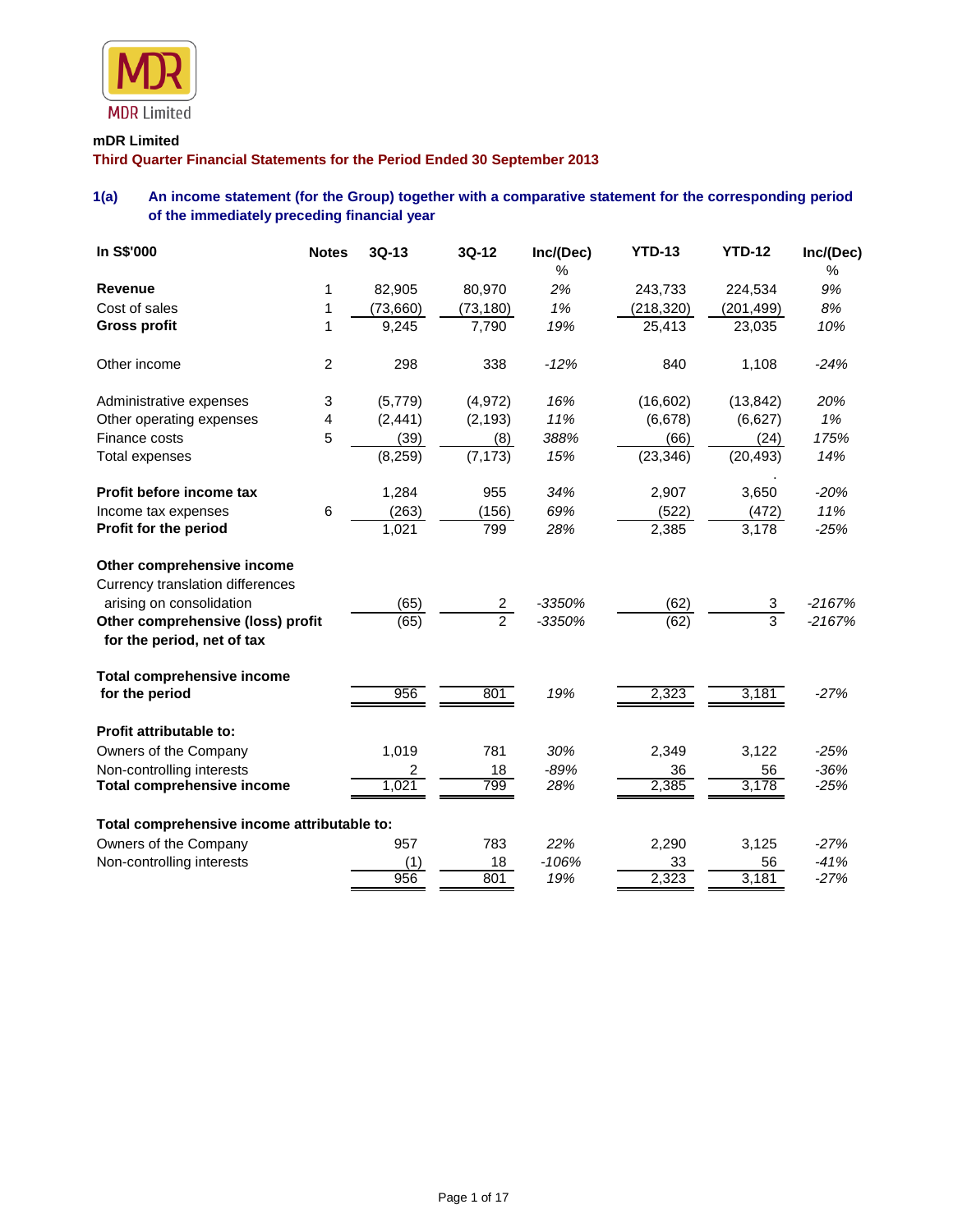### **1(a)(i) Breakdown and explanatory notes to the income statement**

#### **Note 1** Revenue, cost of sales and gross profit

The Group operates in three business segments – After Market Services (AMS), Distribution Management Solutions (DMS) and Digital Inkjet Printing for Out Of Home (OOH) Advertising Solutions (DPAS).

Business segment DPAS is in relation to Pixio Sdn Bhd ("Pixio"), a digital inkjet printing for point-of-sale and out of home advertisements company that the Group had acquired on 1 July 2013.

The breakdown of revenue and cost of goods sold and spare parts are as follows:

| In S\$'000                                                                                                                                                                                                                     | 3Q-13     | 3Q-12     | <b>YTD-13</b> | <b>YTD-12</b> |
|--------------------------------------------------------------------------------------------------------------------------------------------------------------------------------------------------------------------------------|-----------|-----------|---------------|---------------|
| <b>Revenue</b>                                                                                                                                                                                                                 |           |           |               |               |
| AMS                                                                                                                                                                                                                            | 8,370     | 6,955     | 27,502        | 18,913        |
| <b>DMS</b>                                                                                                                                                                                                                     | 72,624    | 74,015    | 214,320       | 205,621       |
| <b>DPAS</b>                                                                                                                                                                                                                    | 1,911     |           | 1,911         |               |
|                                                                                                                                                                                                                                | 82,905    | 80,970    | 243,733       | 224,534       |
| Cost of goods sold and spare parts                                                                                                                                                                                             |           |           |               |               |
| AMS                                                                                                                                                                                                                            | (6, 486)  | (5, 410)  | (21, 729)     | (14, 625)     |
| <b>DMS</b>                                                                                                                                                                                                                     | (66, 259) | (67, 770) | (195, 676)    | (186, 874)    |
| <b>DPAS</b>                                                                                                                                                                                                                    | (915)     |           | (915)         |               |
|                                                                                                                                                                                                                                | (73, 660) | (73, 180) | (218, 320)    | (201, 499)    |
| <b>Gross profit</b>                                                                                                                                                                                                            |           |           |               |               |
| <b>AMS</b>                                                                                                                                                                                                                     | 1,884     | 1,545     | 5,773         | 4,288         |
| <b>DMS</b>                                                                                                                                                                                                                     | 6,365     | 6,245     | 18,644        | 18,747        |
| <b>DPAS</b>                                                                                                                                                                                                                    | 996       |           | 996           |               |
|                                                                                                                                                                                                                                | 9,245     | 7,790     | 25,413        | 23,035        |
| GP%                                                                                                                                                                                                                            |           |           |               |               |
| AMS                                                                                                                                                                                                                            | 23%       | 22%       | 21%           | 23%           |
| <b>DMS</b>                                                                                                                                                                                                                     | 9%        | 8%        | 9%            | 9%            |
| <b>DPAS</b>                                                                                                                                                                                                                    | 52%       |           | 52%           |               |
|                                                                                                                                                                                                                                | 11%       | 10%       | 10%           | 10%           |
|                                                                                                                                                                                                                                |           |           |               |               |
|                                                                                                                                                                                                                                |           |           |               |               |
| the state of the state of the state of the state of the state of the state of the state of the state of the state of the state of the state of the state of the state of the state of the state of the state of the state of t |           |           |               |               |

## **Note 2** Other income consists of the following:

| In S\$'000                      | $3Q-13$ | $3Q-12$ | <b>YTD-13</b> | <b>YTD-12</b> |
|---------------------------------|---------|---------|---------------|---------------|
| Interest income                 | 25      |         | 36            |               |
| Rental income                   | 189     | 234     | 578           | 860           |
| Bad debts recovered - non-trade | -       | -       | ۰             | 11            |
| Liabilities written back        | 26      | -       | 114           |               |
| <b>Others</b>                   | 58      | 103     | 112           | 230           |
|                                 | 298     | 338     | 840           | .108          |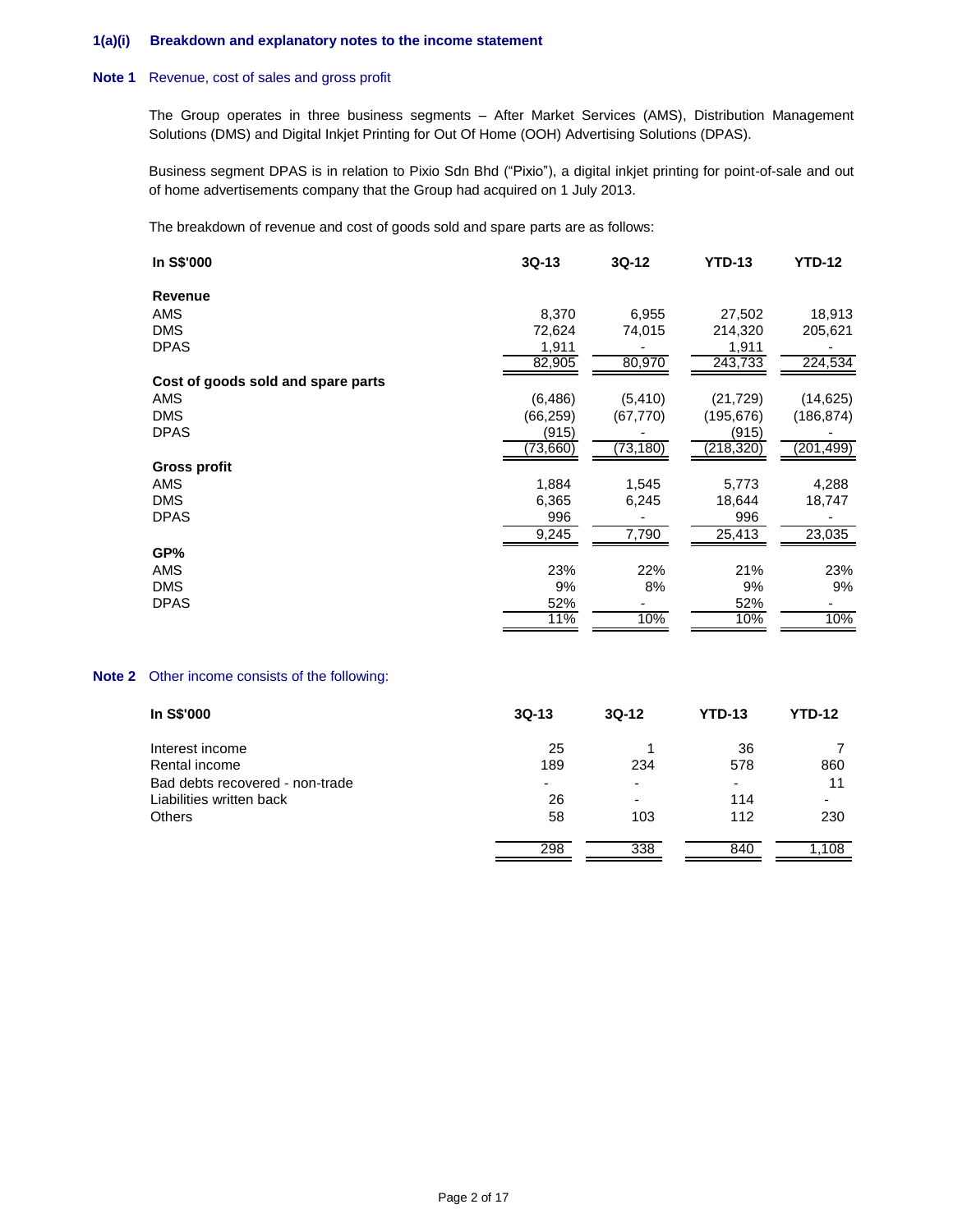#### **Note 3** Administrative expenses

The administrative expenses comprise mainly staff cost.

| In S\$'000                            | $3Q-13$ | $3Q-12$                  | <b>YTD-13</b> | <b>YTD-12</b> |
|---------------------------------------|---------|--------------------------|---------------|---------------|
| <b>Staff Cost</b>                     |         |                          |               |               |
| AMS                                   | 1,220   | 987                      | 4.146         | 2,674         |
| DMS                                   | 2,604   | 2,406                    | 7,506         | 7,228         |
| <b>DPAS</b>                           | 226     | $\overline{\phantom{0}}$ | 226           |               |
| Management and HQ support staff costs |         |                          |               |               |
| (including Directors' fees)           | 617     | 572                      | 1.814         | 1,492         |
|                                       | 4,667   | 3,965                    | 13,692        | 11,394        |

Included in staff cost is share option expense of \$12,000 and \$40,000 in 3Q-13 and YTD-13 respectively (3Q-12: \$11,000 and YTD-12: \$44,000).

 With a 20% and 45% increase in AMS revenue in Q3-13 and YTD-13 respectively compared to the corresponding periods in 2012, AMS staff cost had also increased, due to a higher headcount required to support the increased repair volume.

### **Note 4** Other operating expenses consist of the following:

| In S\$'000                                     | $3Q-13$ | $3Q-12$ | YTD-13 | YTD-12 |
|------------------------------------------------|---------|---------|--------|--------|
| Rental expenses                                | 1,584   | 1,625   | 4,957  | 5,060  |
| Depreciation expenses                          | 462     | 274     | 1,063  | 832    |
| Plant and equipment written off                | 58      | 120     | 59     | 228    |
| Loss (Gain) on disposal of plant and equipment | 15      |         | 16     | (23)   |
| Allowance for doubtful trade receivables       | 63      |         | 63     |        |
| Allowance for inventories                      | 192     | 164     | 451    | 493    |
| Inventories written off                        | (5)     | ٠       | 5      |        |
| Foreign exchange loss                          | 72      | 9       | 64     | 37     |
|                                                | 2,441   | 2,193   | 6,678  | 6,627  |

### **Note 5** Finance costs

Finance costs comprise interest on finance leases and short-term bank borrowings.

#### **Note 6** Income tax expenses

The tax expense provision is calculated for profitable subsidiaries before group relief is taken into consideration.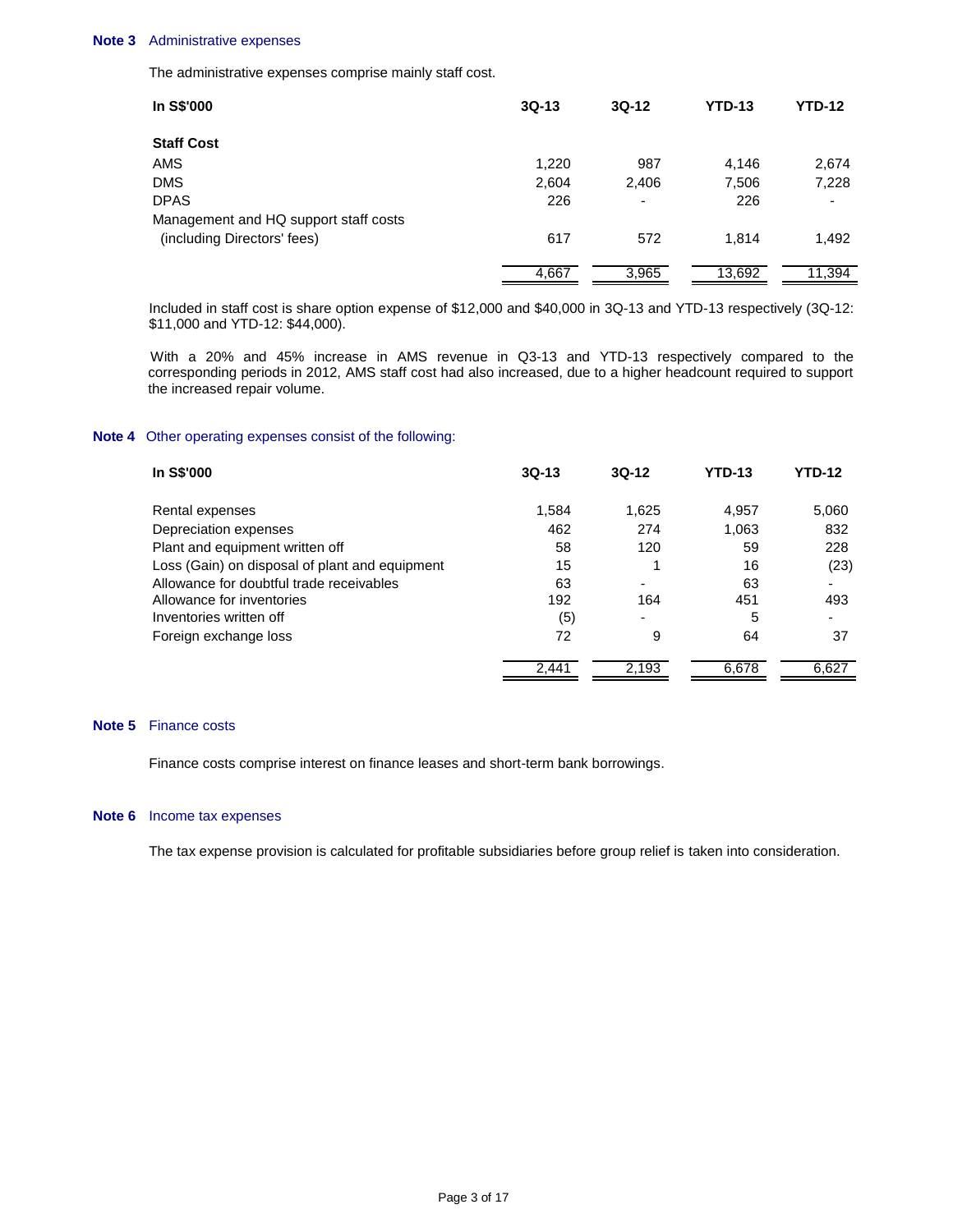**1(b)(i) Statement of financial position (for the issuer and Group), together with a comparative statement as at the end of the immediately preceding financial year**

|                                                    |                  |           | Group     | Company   |           |
|----------------------------------------------------|------------------|-----------|-----------|-----------|-----------|
| In S\$'000                                         | <b>Notes</b>     | 30-Sep-13 | 31-Dec-12 | 30-Sep-13 | 31-Dec-12 |
| <b>ASSETS</b>                                      |                  |           |           |           |           |
| <b>Current assets</b>                              |                  |           |           |           |           |
| Cash and bank balances                             |                  | 20,619    | 17,620    | 10,439    | 9,902     |
| Trade receivables                                  | 1                | 24,353    | 25,564    | 3,083     | 5,240     |
| Other receivables and prepayments                  | $\boldsymbol{2}$ | 7,784     | 4,186     | 11,760    | 14,153    |
| Inventories                                        | 3                | 27,792    | 22,001    | 1,353     | 2,509     |
| <b>Total current assets</b>                        |                  | 80,548    | 69,371    | 26,635    | 31,804    |
| <b>Non-current assets</b>                          |                  |           |           |           |           |
| Investment in subsidiaries                         |                  |           |           | 21,142    | 14,436    |
| Plant and equipment                                |                  | 4,544     | 2,843     | 791       | 846       |
| Goodwill arising on acquisition                    |                  | 2,994     |           |           |           |
| Other goodwill                                     |                  | 2,350     | 2,350     |           |           |
| <b>Total non-current assets</b>                    |                  | 9,888     | 5,193     | 21,933    | 15,282    |
| <b>Total assets</b>                                |                  | 90,436    | 74,564    | 48,568    | 47,086    |
| <b>Current liabilities</b>                         |                  |           |           |           |           |
| Short-term bank borrowings                         |                  | 6,900     |           |           |           |
| Trade payables                                     | 4                | 18,540    | 14,911    | 2,528     | 4,175     |
| Other payables                                     | 5                | 10,756    | 9,099     | 4,957     | 2,337     |
| Current portion of finance leases                  |                  | 341       | 86        | 71        | 68        |
| Income tax payable                                 |                  | 1,299     | 1,483     |           |           |
| <b>Total current liabilities</b>                   |                  | 37,836    | 25,579    | 7,556     | 6,580     |
| <b>Non-current liabilities</b>                     |                  |           |           |           |           |
| <b>Finance leases</b>                              |                  | 910       | 459       | 307       | 360       |
| Deferred tax liabilities                           |                  | 225       | 225       |           |           |
| <b>Total non-current liabilities</b>               |                  | 1,135     | 684       | 307       | 360       |
| Capital, reserves and<br>non-controlling interests |                  |           |           |           |           |
| Share capital                                      |                  | 135,467   | 132,856   | 135,467   | 132,856   |
| Capital reserve                                    |                  | (859)     | (859)     | 22        | 22        |
| Share options reserve                              |                  | 1,517     | 1,548     | 1,517     | 1,548     |
| Foreign currency translation reserve               |                  | 109       | 168       |           |           |
| <b>Accumulated losses</b>                          |                  | (85, 615) | (85, 976) | (96, 301) | (94, 280) |
| Equity attributable to owners of                   |                  |           |           |           |           |
| the Company                                        |                  | 50,619    | 47,737    | 40,705    | 40,146    |
| Non-controlling interests                          |                  | 846       | 564       |           |           |
| <b>Total equity</b>                                |                  | 51,465    | 48,301    | 40,705    | 40,146    |
| <b>Total liabilities and equity</b>                |                  | 90,436    | 74,564    | 48,568    | 47,086    |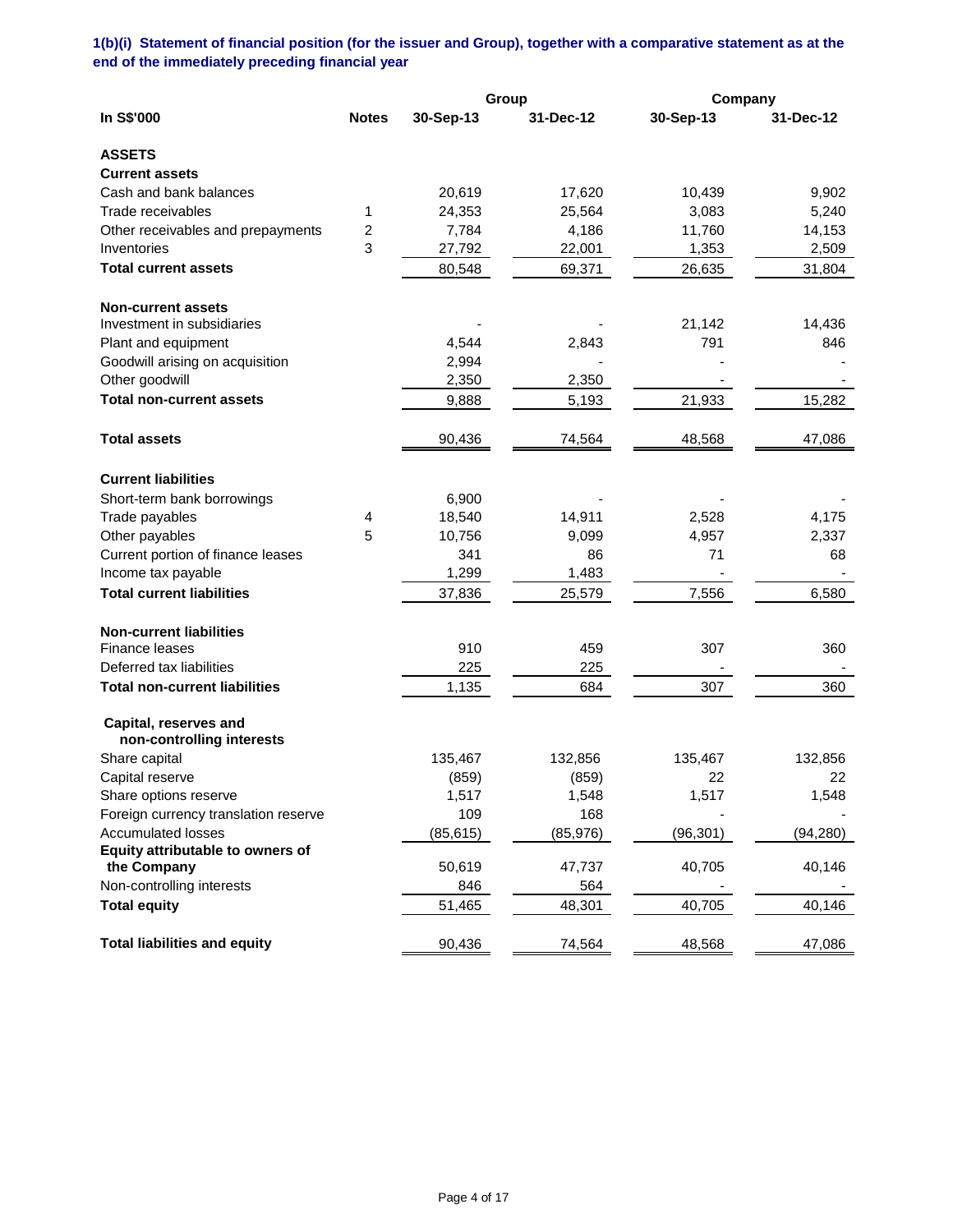## **1 Trade receivables**

The Group's trade receivables turnover as at 30 September 2013 is 28 days (31 December 2012: 28 days).

## **2 Other receivables and prepayments**

The Group's other receivables and prepayments mainly consist of the following:

| S\$'000           | $30-Sep-13$ | 31-Dec-12                |
|-------------------|-------------|--------------------------|
| Rental deposits   | 1.846       | 2,008                    |
| Other receivables | 3.829       | 1,856                    |
| Related parties   | 1.590       | $\overline{\phantom{0}}$ |
| Prepayments       | 263         | 187                      |

Other receivables of \$3.8 million as at 30 September 2013 mainly comprised credit notes of \$2.6 million to be received from principals in relation to sell through, advertising and promotion support.

## **3 Inventories**

The Group's inventory turnover for the period ended 30 September 2013 is 31 days (31 December 2012: 24 days).

Group's inventories as at 30 September 2013 is \$27.8 million (31 December 2012: \$22.0 million), with the increase in inventory holding mainly due to higher handset purchases towards period end.

## **4 Trade payables**

The Group's trade payables turnover as at 30 September 2013 is 21 days (31 December 2012: 19 days).

### **5 Other payables**

The Group's other payables consist of the following:

| <b>S\$'000</b>                                                | 30-Sep-13 | 31-Dec-12 |
|---------------------------------------------------------------|-----------|-----------|
| Advertising, promotion and sell through funds from principals | 2,380     | 2.714     |
| Scheduled deferred payment for acquisition of Pixio           | 3.217     |           |
| Other payables to third parties                               | 727       | 698       |
| Accrued staff costs                                           | 1.535     | 1.561     |
| Rebates owing to franchisees                                  | 1.009     | 1.321     |
| Accrued purchases                                             |           | 244       |
| Other accrued operating expenses                              | 934       | 1.227     |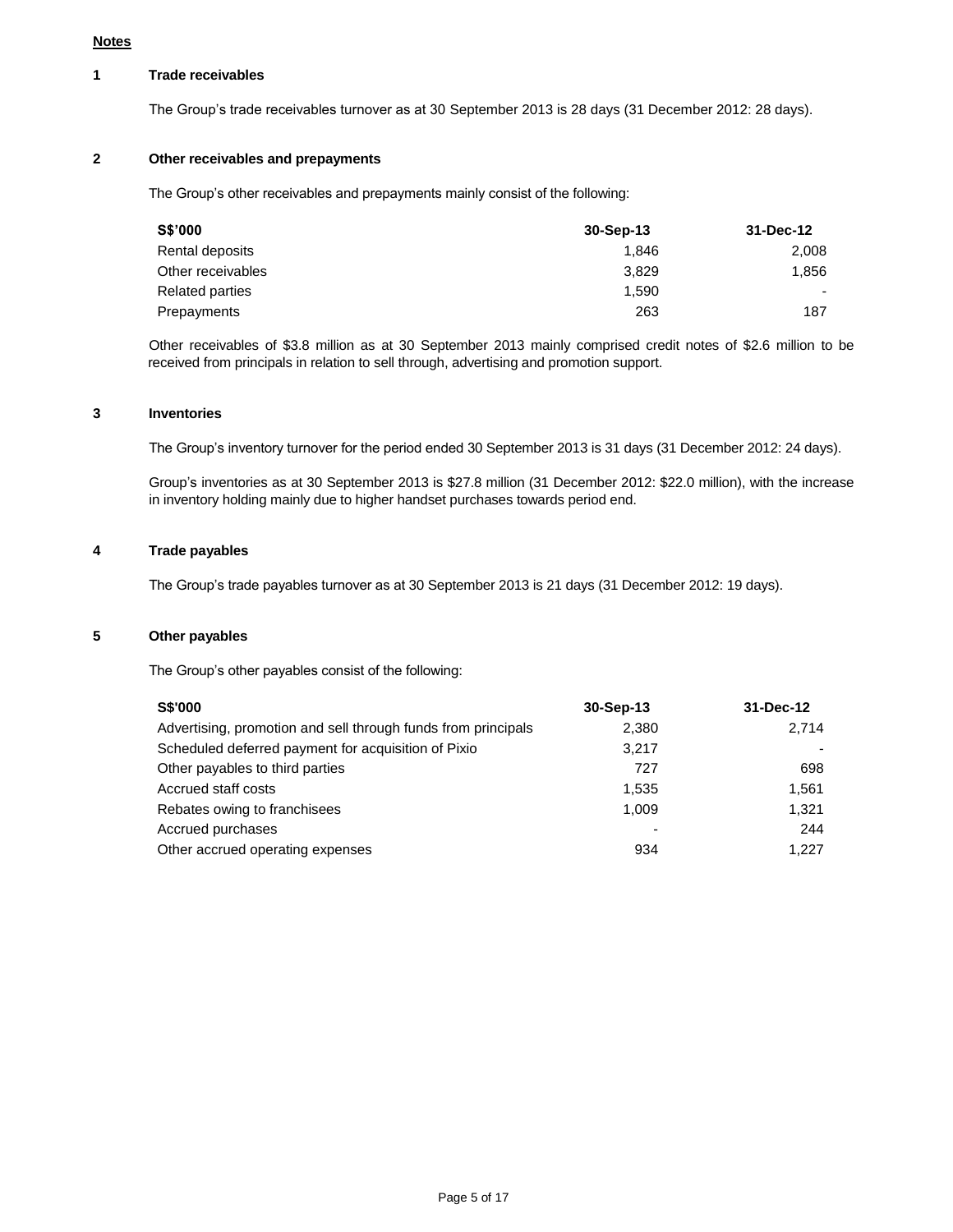## **1(b)(ii) Aggregate amount of Group's borrowings and debt securities**

## **Amount repayable in one year or less, or on demand**

| As at 30-Sep-13     |                    | As at 31-Dec-12    |                       |
|---------------------|--------------------|--------------------|-----------------------|
| Secured<br>(\$'000) | Unsecured (\$'000) | Secured<br>(S'000) | Unsecured<br>(\$'000) |
| 7.241               | $\blacksquare$     | 86                 |                       |

## **Amount repayable after one year**

| As at 30-Sep-13     |                    | As at 31-Dec-12     |                       |
|---------------------|--------------------|---------------------|-----------------------|
| Secured<br>(\$'000) | Unsecured (\$'000) | Secured<br>(\$'000) | Unsecured<br>(\$'000) |
| 910                 | -                  | 459                 |                       |

### **Details of collateral**

The secured borrowings comprise of:

(a) Outstanding finance lease of \$1.3 million on certain motor vehicles and machinery.

(b) Loans in the form of trust receipts and are guaranteed by Company.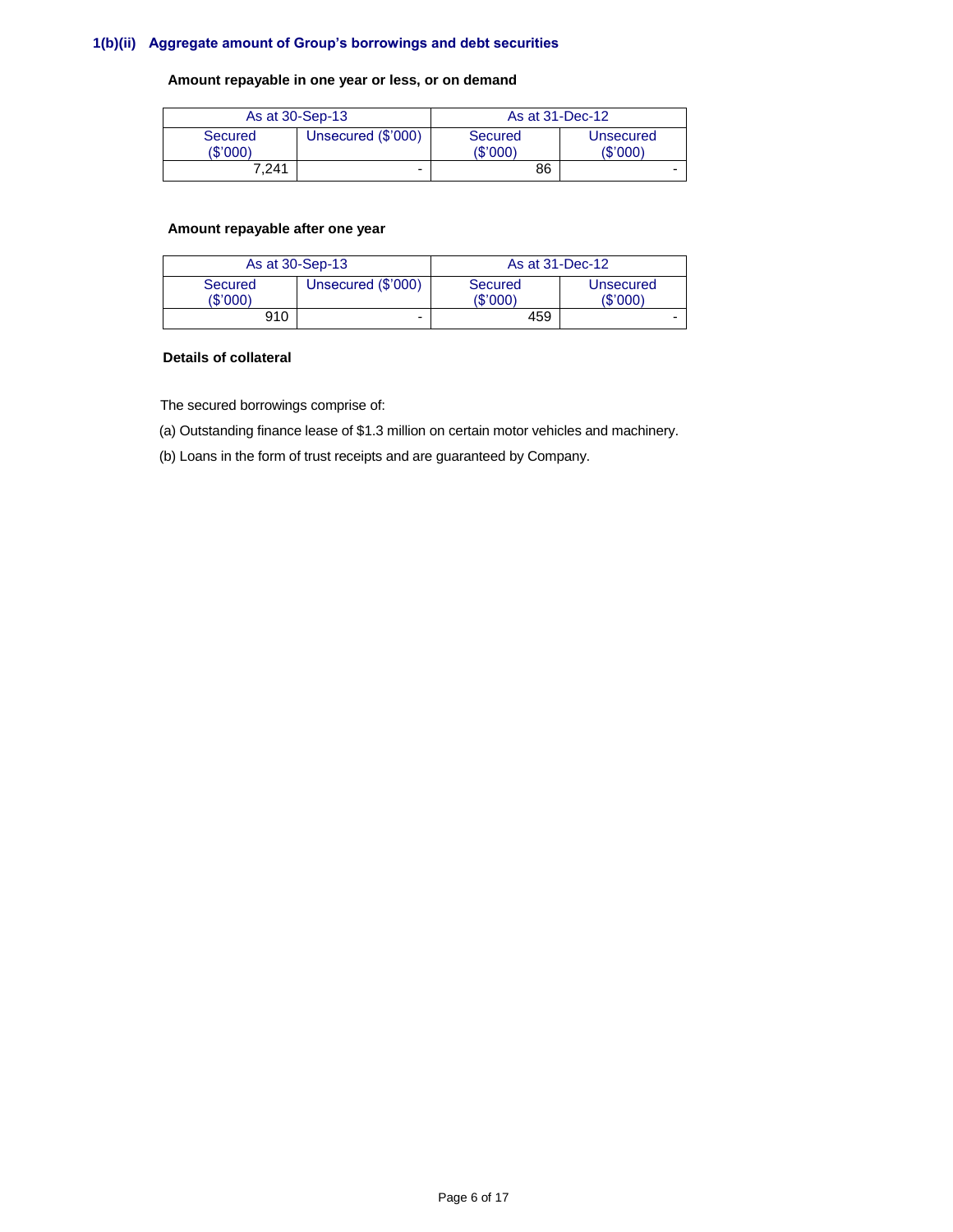# **1(c) A statement of cash flows (for the Group), together with a comparative statement for the corresponding period of the immediately preceding financial year**

| In S\$'000                                              | $3Q-13$  | $3Q-12$        | <b>YTD-13</b> | <b>YTD-12</b> |
|---------------------------------------------------------|----------|----------------|---------------|---------------|
| <b>Operating activities</b>                             |          |                |               |               |
| Profit before income tax                                | 1,284    | 955            | 2,907         | 3,650         |
|                                                         |          |                |               |               |
| Adjustments for:                                        |          |                |               |               |
| Depreciation expenses                                   | 462      | 274            | 1,063         | 832           |
| Interest expenses                                       | 39       | 8              | 66            | 24            |
| Interest income                                         | (25)     | (1)            | (36)          | (7)           |
| Loss (Gain) on disposal of plant and equipment          | 15       | 1              | 16            | (23)          |
| Plant and equipment written off                         | 58       | 120            | 59            | 228           |
| Allowance for inventories                               | 192      | 164            | 451           | 493           |
| Inventories written off                                 | (5)      |                | 5             |               |
| Allowance for doubtful trade receivables                | 63       |                | 63            |               |
| Employee share-based payments                           | 12       | 11             | 40            | 44            |
| Liabilities written back                                | (26)     |                | (114)         |               |
| Net foreign exchange (gains) losses                     | (62)     | $\overline{a}$ | (58)          | 3             |
| Operating cash flows before movements                   |          |                |               |               |
| in working capital                                      | 2,007    | 1,534          | 4,462         | 5,244         |
| Trade receivables                                       | 706      | (3,997)        | 4,033         | (1, 516)      |
| Other receivables and prepayments                       | (1, 954) | (914)          | (3, 444)      | (2, 181)      |
| Inventories                                             | (3,787)  | (1,923)        | (5,824)       | (7,310)       |
| Trade payables                                          | (1,023)  | 1,021          | 3,060         | 959           |
| Other payables                                          | 61       | 1,980          | (1,774)       | (314)         |
| Cash generated (used in) from operations                | (3,990)  | (2, 299)       | 513           | (5, 118)      |
| Interest received                                       | 25       | 1              | 36            | 7             |
| Income tax paid                                         | (399)    | (374)          | (784)         | (560)         |
| Net cash used in operating activities                   | (4, 364) | (2,672)        | (235)         | (5,671)       |
|                                                         |          |                |               |               |
| <b>Investing activities</b>                             |          |                |               |               |
| Proceeds from disposal of plant and equipment           | 63       | 2              | 63            | 124           |
| Purchase of plant and equipment                         | (1,218)  | (417)          | (1,751)       | (941)         |
| Cash contribution from non-controlling interests        | 249      |                | 249           |               |
| Net cash outflows on acquisition of subsidiary (Note A) | (2, 571) |                | (2,571)       |               |
| Net cash used in investing activities                   | (3, 477) | (415)          | (4,010)       | (817)         |
|                                                         |          |                |               |               |
| <b>Financing activities</b>                             |          |                |               |               |
| Interest paid                                           | (39)     | (8)            | (66)          | (24)          |
| Cash pledged                                            |          | 2,000          |               | 2,000         |
| Proceeds from issuance of ordinary shares               | 382      | 1,517          | 2,569         | 7,076         |
| Proceeds from bank borrowings                           | 4,100    |                | 6,900         |               |
| Repayment of obligations under finance leases           | (145)    | (20)           | (188)         | (60)          |
| Dividends paid to shareholders of parent company        |          |                | (2,017)       | (2,076)       |
| Net cash from financing activities                      | 4,298    | 3,489          | 7,198         | 6,916         |
|                                                         |          |                |               |               |
| Net (decrease) increase in cash and cash equivalents    | (3,543)  | 402            | 2,953         | 428           |
| Cash and cash equivalents at beginning of period        | 24,116   | 12,804         | 17,620        | 12,778        |
| Cash and cash equivalents at end of period              | 20,573   | 13,206         | 20,573        | 13,206        |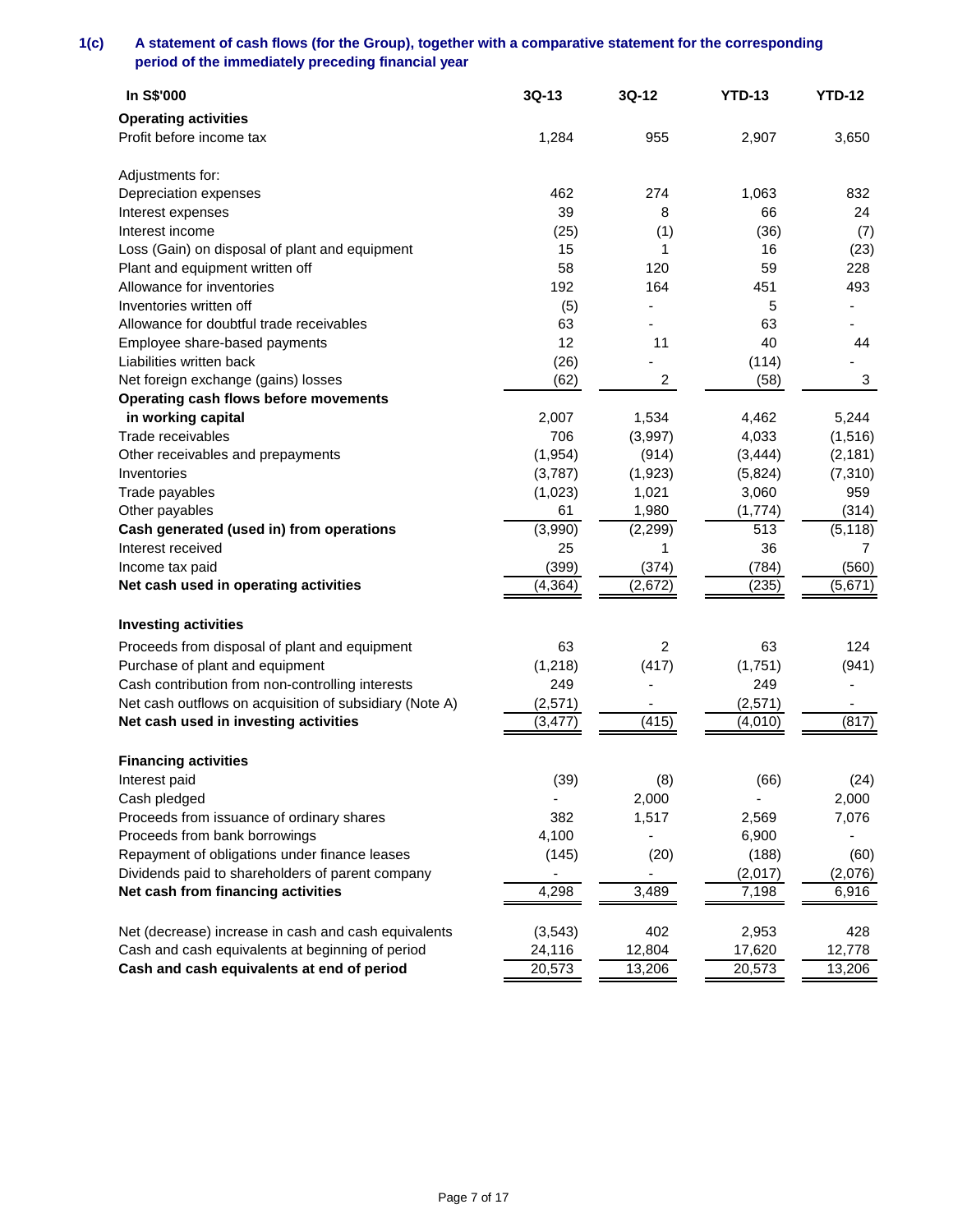## **Notes**

# **A. Acquisition of subsidiary**

On 1 July 2013, the Group acquired 100% of the issued share capital of Pixio for cash consideration of \$6.45 million. Pixio is incorporated in Malaysia and is in the business of providing design and digital inkjet printing solutions for Point Of Sale and OOH advertisements.

Assets acquired and liabilities assumed at the date of acquisition were as follows:

| In S\$'000                      | $3Q-13$ | $3Q-12$ | <b>YTD-13</b> | <b>YTD-12</b> |
|---------------------------------|---------|---------|---------------|---------------|
| Assets                          | 5,352   |         | 5,352         |               |
| Liabilities                     | (1,898) |         | (1,898)       |               |
| Net assets acquired             | 3,454   |         | 3,454         |               |
| Total purchase consideration    | 6,448   |         | 6,448         |               |
| Goodwill arising on acquisition | 2,994   |         | 2,994         |               |
| Cash consideration              | 6,448   |         | 6,448         |               |
| Less: Outstanding balance       | (3,217) |         | (3,217)       |               |
| Cash and cash balances acquired | (660)   |         | (660)         |               |
| Cash outflows on acquisition    | 2,571   |         | 2,571         |               |

# **B. Cash and cash equivalents at end of period comprise of:**

| In S\$'000                 | $3Q-13$        | $3Q-12$                  |
|----------------------------|----------------|--------------------------|
| Cash<br>Less: Cash pledged | 20,619<br>(46) | 13,206<br>$\blacksquare$ |
| Cash and cash equivalents  | 20,573         | 13,206                   |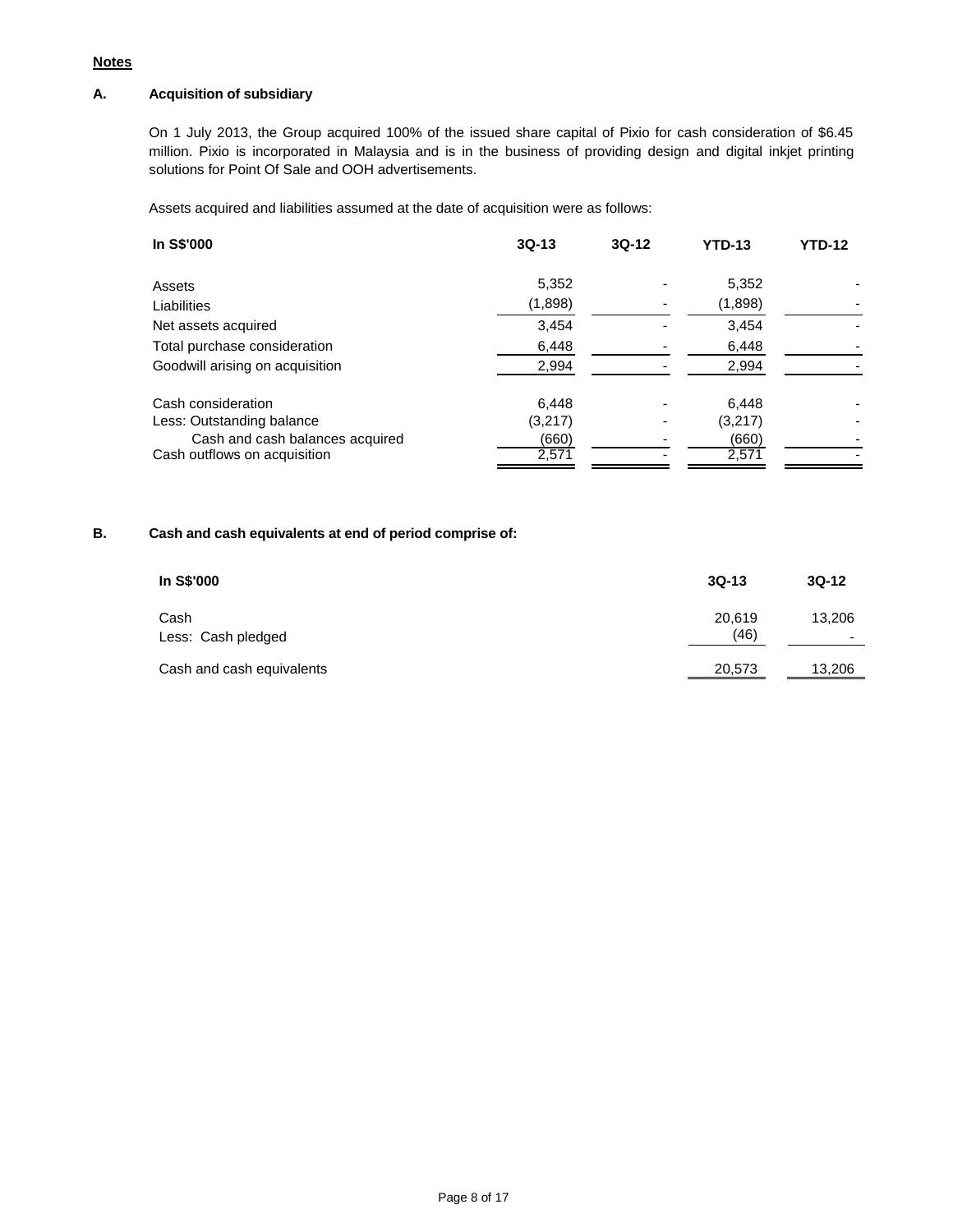**1(d)(i) A statement (for the issuer and Group) showing either (i) all changes in equity or (ii) changes in equity other than those arising from capitalisation issues and distributions to shareholders, together with a comparative statement for the corresponding period of the immediately preceding financial year**

| In S\$'000                                     | <b>Share</b><br>capital | <b>Capital</b><br>reserve | <b>Share</b><br>options<br>reserve | <b>Currency</b><br>translation<br>reserve | <b>Accumulated</b><br>losses | <b>Attributable</b><br>to equity<br>holders | <b>Non-controlling</b><br><b>interests</b> | <b>Total</b> |
|------------------------------------------------|-------------------------|---------------------------|------------------------------------|-------------------------------------------|------------------------------|---------------------------------------------|--------------------------------------------|--------------|
| Group                                          |                         |                           |                                    |                                           |                              |                                             |                                            |              |
| Balance as at 1 January 2013                   | 132,856                 | (859)                     | 1,548                              | 168                                       | (85, 976)                    | 47,737                                      | 564                                        | 48,301       |
| Total comprehensive income for the period      |                         |                           |                                    |                                           | 841                          | 841                                         | 21                                         | 862          |
| Reversal of expenses related to equity settled |                         |                           |                                    |                                           |                              |                                             |                                            |              |
| share-based payment                            |                         |                           | (29)                               |                                           | 29                           |                                             |                                            |              |
| Issue of shares upon conversion of warrants    | 813                     |                           |                                    |                                           |                              | 813                                         |                                            | 813          |
| Recognition of share-based payments            |                         |                           | 15                                 |                                           |                              | 15                                          |                                            | 15           |
| Balance as at 31 March 2013                    | 133,669                 | (859)                     | 1,534                              | 168                                       | (85, 106)                    | 49,406                                      | 585                                        | 49,991       |
| Total comprehensive income for the period      |                         |                           |                                    | 3                                         | 489                          | 492                                         | 13                                         | 505          |
| <b>Dividends</b>                               |                         |                           |                                    |                                           | (2,017)                      | (2,017)                                     |                                            | (2,017)      |
| Issue of shares upon share options exercised   | 153                     |                           | (42)                               |                                           |                              | 111                                         |                                            | 111          |
| Issue of shares upon conversion of warrants    | 793                     |                           |                                    |                                           |                              | 793                                         |                                            | 793          |
| Issue of shares for settlement of professional |                         |                           |                                    |                                           |                              |                                             |                                            |              |
| fees                                           | 470                     |                           |                                    |                                           |                              | 470                                         |                                            | 470          |
| Recognition of share-based payments            |                         |                           | 13                                 |                                           |                              | 13                                          |                                            | 13           |
| Balance as at 30 June 2013                     | 135,085                 | (859)                     | 1,505                              | $\frac{1}{171}$                           | (86, 634)                    | 49,268                                      | 598                                        | 49,866       |
| Total comprehensive income for the period      |                         |                           |                                    | (62)                                      | 1,019                        | 957                                         | (1)                                        | 956          |
| Issue of shares upon conversion of warrants    | 382                     |                           |                                    |                                           |                              | 382                                         |                                            | 382          |
| Non-controlling interests arising from         |                         |                           |                                    |                                           |                              |                                             |                                            |              |
| incorporation of subsidiary                    |                         |                           |                                    |                                           |                              |                                             | 249                                        | 249          |
| Recognition of share-based payments            |                         |                           | 12                                 |                                           |                              | 12                                          |                                            | 12           |
| <b>Balance as at 30 September 2013</b>         | 135,467                 | (859)                     | 1,517                              | 109                                       | (85, 615)                    | 50,619                                      | 846                                        | 51,465       |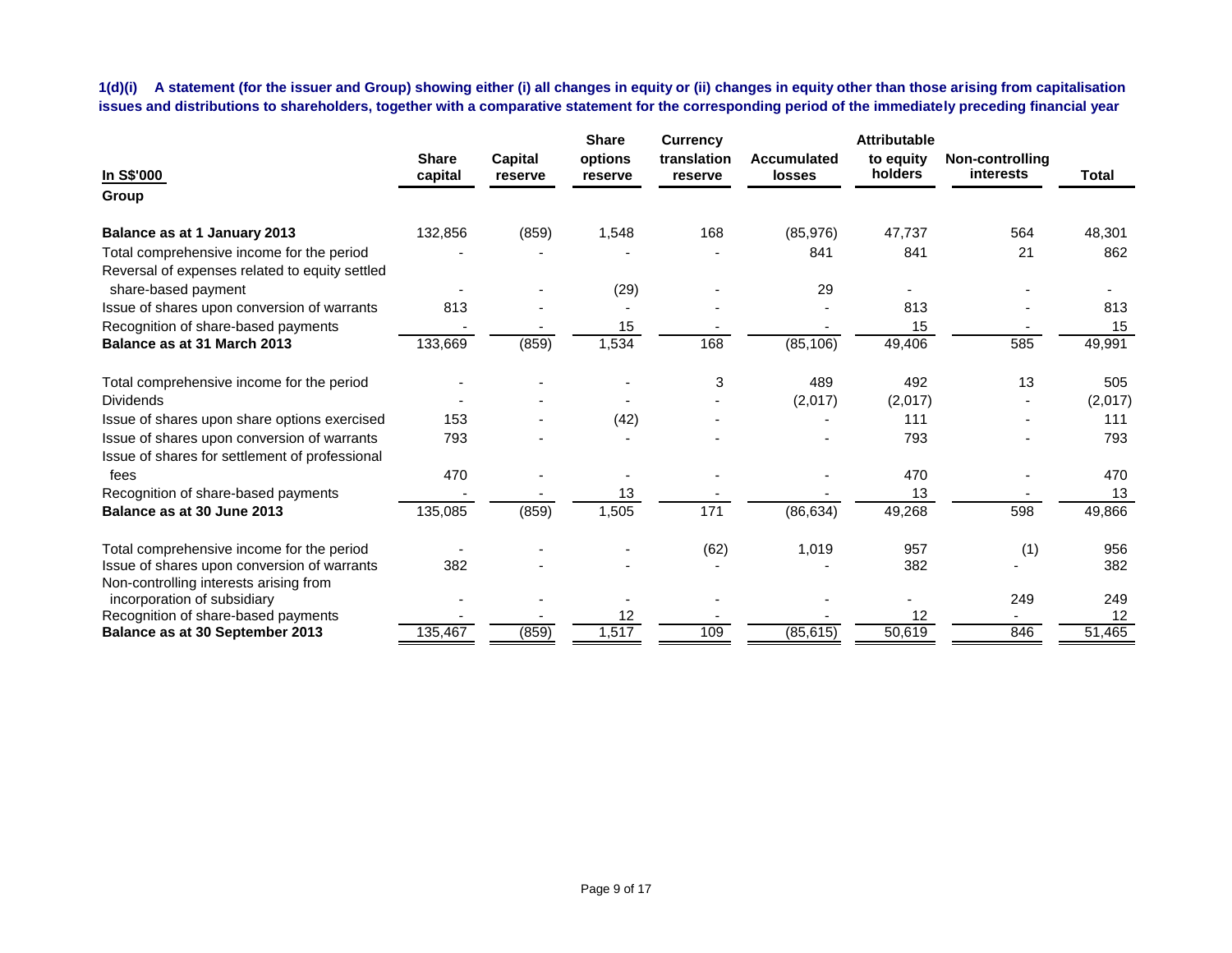|                                              |                         |                    | <b>Share</b>       | <b>Currency</b>        |                                     | <b>Attributable</b> |                              |         |
|----------------------------------------------|-------------------------|--------------------|--------------------|------------------------|-------------------------------------|---------------------|------------------------------|---------|
| In S\$'000                                   | <b>Share</b><br>capital | Capital<br>reserve | options<br>reserve | translation<br>reserve | <b>Accumulated</b><br><b>losses</b> | to equity<br>the    | Non-controlling<br>interests | Total   |
| Group                                        |                         |                    |                    |                        |                                     |                     |                              |         |
| Balance as at 1 January 2012                 | 122,117                 | (859)              | 1,590              | 200                    | (89, 416)                           | 33,632              | 506                          | 34,138  |
| Total comprehensive income for the period    |                         |                    |                    |                        | 1,529                               | 1,529               | 28                           | 1,557   |
| Issue of shares upon share options exercised | 99                      |                    | (27)               |                        |                                     | 72                  |                              | 72      |
| Issue of shares upon conversion of warrants  | 1,142                   |                    |                    |                        |                                     | 1,142               |                              | 1,142   |
| Recognition of share-based payments          |                         |                    | 24                 |                        |                                     | 24                  |                              | 24      |
| Balance as at 31 March 2012                  | 123,358                 | (859)              | 1,587              | 200                    | (87, 887)                           | 36,399              | 534                          | 36,933  |
| Total comprehensive income for the period    |                         |                    |                    |                        | 812                                 | 813                 | 10                           | 823     |
| <b>Dividends</b>                             |                         |                    |                    |                        | (2,076)                             | (2,076)             |                              | (2,076) |
| Issue of shares upon share options exercised | 253                     |                    | (71)               |                        |                                     | 182                 |                              | 182     |
| Issue of shares upon conversion of warrants  | 4,163                   |                    |                    |                        |                                     | 4,163               |                              | 4,163   |
| Recognition of share-based payments          |                         |                    | 9                  |                        |                                     | 9                   |                              |         |
| Balance as at 30 June 2012                   | 127,774                 | (859)              | 1,525              | 201                    | (89, 151)                           | 39,490              | 544                          | 40,034  |
| Total comprehensive income for the period    |                         |                    |                    | $\overline{c}$         | 781                                 | 783                 | 18                           | 801     |
| Issue of shares upon conversion of warrants  | 1,517                   |                    |                    |                        |                                     | 1,517               |                              | 1,517   |
| Recognition of share-based payments          |                         |                    | 11                 |                        |                                     | 11                  |                              |         |
| Balance as at 30 September 2012              | 129,291                 | (859)              | 1,536              | 203                    | (88, 370)                           | 41,801              | 562                          | 42,363  |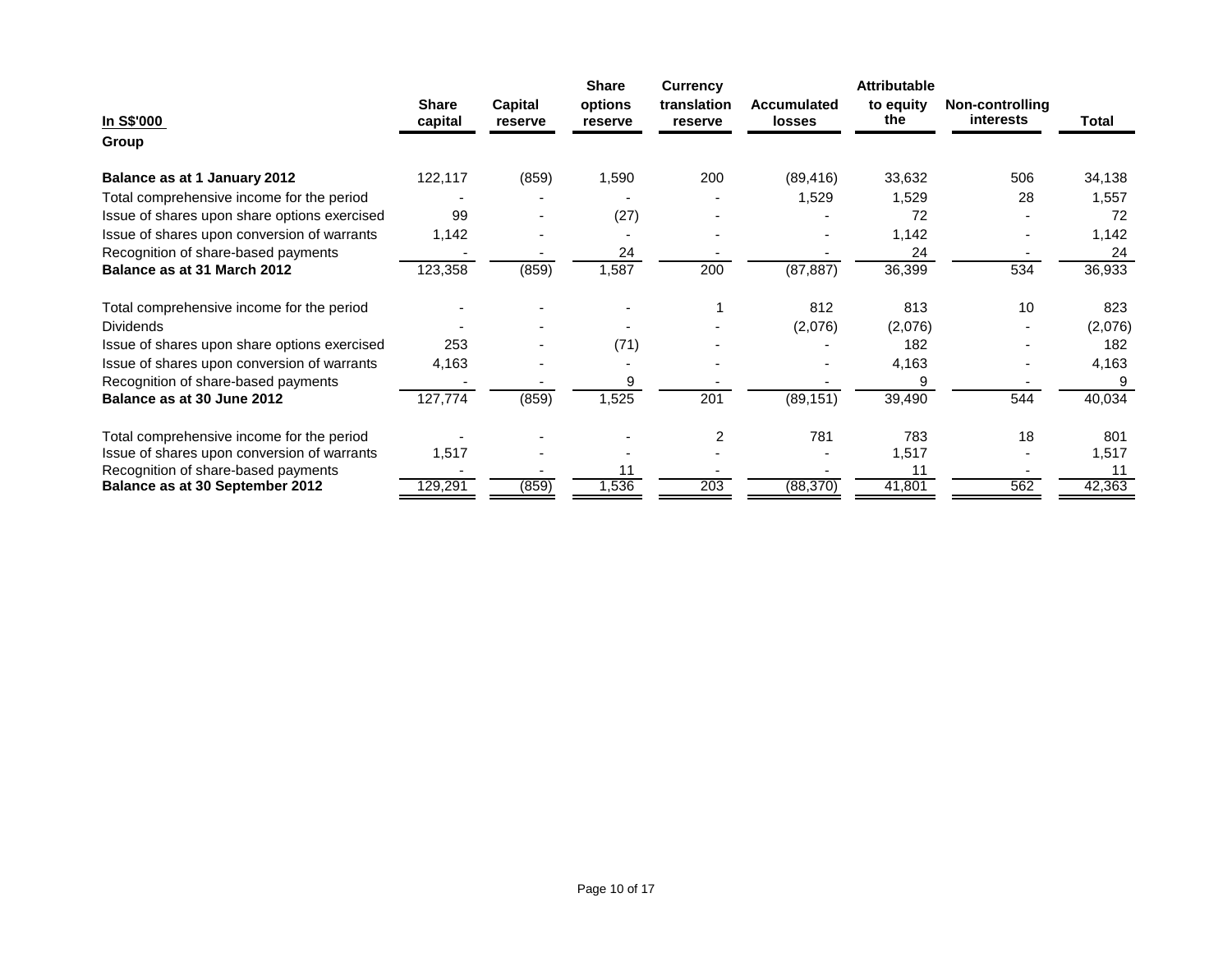|                                                | <b>Share</b> |                           | <b>Share</b><br>options | Accumulated    |              |
|------------------------------------------------|--------------|---------------------------|-------------------------|----------------|--------------|
| In S\$'000                                     | capital      | <b>Capital</b><br>reserve | reserve                 | losses         | <b>Total</b> |
| Company                                        |              |                           |                         |                |              |
| Balance as at 1 January 2013                   | 132,856      | 22                        | 1,548                   | (94, 280)      | 40,146       |
| Total comprehensive income for the period      |              |                           |                         | (41)           | (41)         |
| Reversal of expenses related to equity settled |              |                           |                         |                |              |
| share-based payments                           |              |                           | (29)                    | 29             |              |
| Issue of shares upon conversion of warrants    | 813          |                           |                         |                | 813          |
| Recognition of share-based payments            |              |                           | 15                      |                | 15           |
| Balance as at 31 March 2013                    | 133,669      | 22                        | 1,534                   | (94, 292)      | 40,933       |
| Total comprehensive income for the period      |              |                           |                         | $\overline{2}$ | 2            |
| <b>Dividends</b>                               |              |                           |                         | (2,017)        | (2,017)      |
| Issue of shares upon share options exercised   | 153          |                           | (42)                    |                | 111          |
| Issue of shares upon conversion of warrants    | 793          |                           |                         |                | 793          |
| Issue of shares for settlement of professional |              |                           |                         |                |              |
| fees                                           | 470          |                           |                         |                | 470          |
| Recognition of share-based payments            |              |                           | 13                      |                | 13           |
| Balance as at 30 June 2013                     | 135,085      | 22                        | 1,505                   | (96, 307)      | 40,305       |
| Total comprehensive income for the period      |              |                           |                         | 6              | 6            |
| Issue of shares upon conversion of warrants    | 382          |                           |                         |                | 382          |
| Recognition of share-based payments            |              |                           | 12                      |                | 12           |
| Balance as at 30 September 2013                | 135,467      | 22                        | 1,517                   | (96, 301)      | 40,705       |
|                                                |              |                           |                         |                |              |
| Balance as at 1 January 2012                   | 122,117      | 22                        | 1,590                   | (95, 472)      | 28,257       |
| Total comprehensive income for the period      |              |                           |                         | 364            | 364          |
| Issue of shares upon share options exercised   | 99           |                           | (27)                    |                | 72           |
| Issue of shares upon conversion of warrants    | 1,142        |                           |                         |                | 1,142        |
| Recognition of share-based payments            |              |                           | 24                      |                | 24           |
| Balance as at 31 March 2012                    | 123,358      | 22                        | 1,587                   | (95, 108)      | 29,859       |
| Total comprehensive income for the period      |              |                           |                         | 444            | 444          |
| <b>Dividends</b>                               |              |                           |                         | (2,076)        | (2,076)      |
| Issue of shares upon share options exercised   | 253          |                           | (71)                    |                | 182          |
| Issue of shares upon conversion of warrants    | 4,163        |                           |                         |                | 4,163        |
| Recognition of share-based payments            |              |                           | 9                       |                | 9            |
| Balance as at 30 June 2012                     | 127,774      | 22                        | 1,525                   | (96, 740)      | 32,581       |
| Total comprehensive income for the period      |              |                           |                         | 135            | 135          |
| Issue of shares upon conversion of warrants    | 1,517        |                           |                         |                | 1,517        |
| Recognition of share-based payments            |              |                           | 11                      |                | 11           |
| Balance as at 30 September 2012                | 129,291      | 22                        | 1,536                   | (96, 605)      | 34,244       |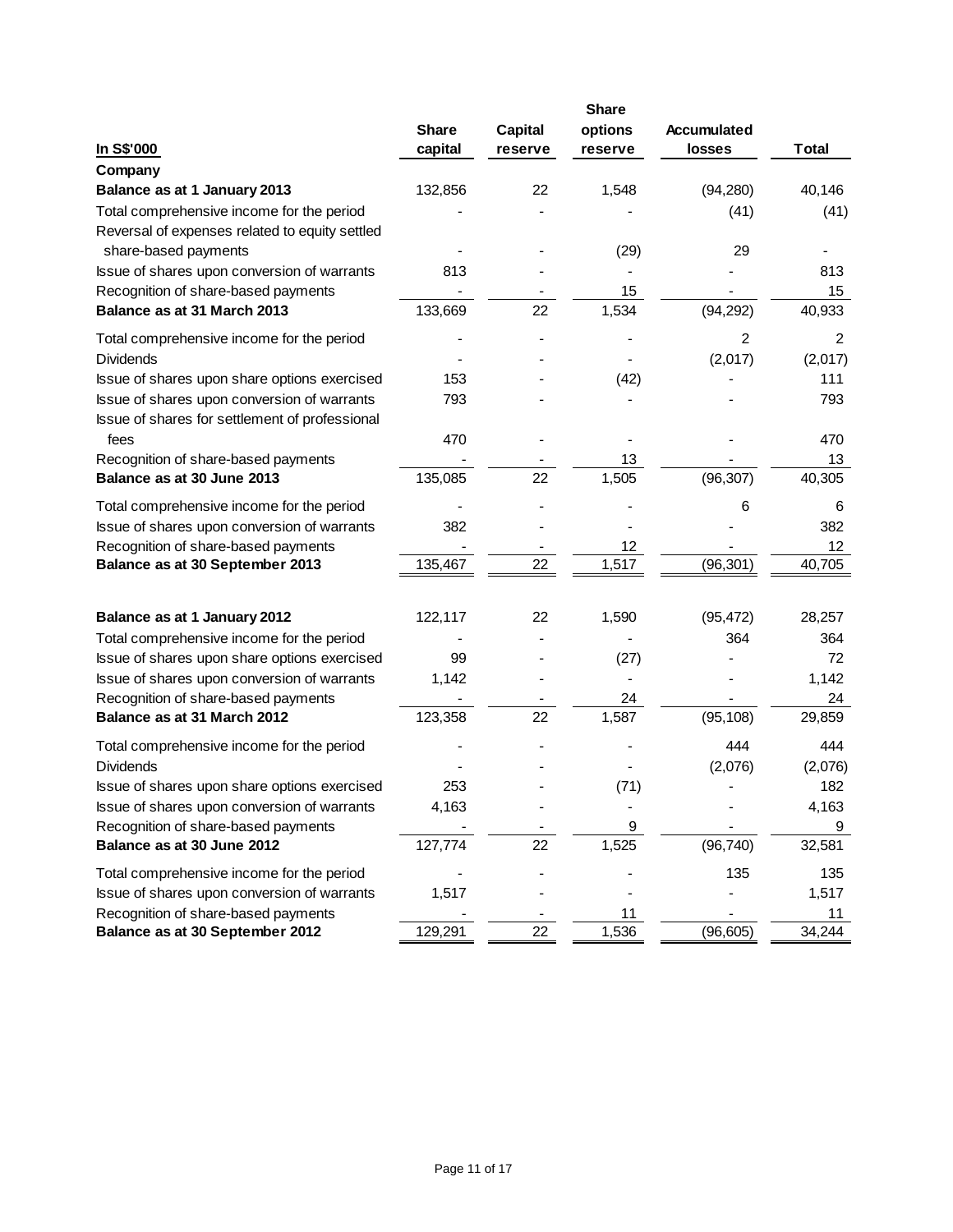**1(d)(ii) Details of any changes in the Company's share capital arising from rights issue, bonus issue, share buybacks, exercise of share options or warrants, conversion of other issues of equity securities, issue of shares for cash or as consideration for acquisition or for any other purpose since the end of the previous period reported on. State also the number of shares that may be issued on conversion of all the outstanding convertibles as at the end of the current financial period reported on and as at the end of the corresponding period of the immediately preceding financial year**

#### **Issued share capital**

In 3Q-13, the Company issued an additional 76,498,000 new ordinary shares at \$0.005 per share through conversion of 76,498,000 warrants.

As a result, the Company's issued and paid-up capital increased to \$135,467,303 divided into 8,900,787,673 shares as at 30 September 2013.

In 3Q-12, the Company issued an additional 303,500,000 new ordinary shares at \$0.005 per share through conversion of 303,500,000 warrants.

#### **Warrants**

At 30 September 2013, there were 3,842,888,195 (30 September 2012: 4,953,577,927) outstanding warrants. Each warrant carries the right to subscribe for one new share in the capital of the Company at an exercise price of \$0.005.

#### **Share options**

The Company has a share option scheme known as mDR Limited Share Option Scheme 2003 which was approved by members of the Company at the Extraordinary General Meeting held on 13 January 2003. The Scheme expired on 12 January 2013. Upon expiration of the Scheme, no further share option can be granted but the provisions of the Scheme will remain in full force and effect in respect of any share options granted prior to the expiration but not exercised at the time of expiration.

At 30 September 2013, there were 53,832,133 (30 September 2012: 53,194,274) outstanding share options which would entitle the holders to subscribe for a total of 53,832,133 (30 September 2012: 53,194,274) ordinary shares.

The 53,832,133 share options outstanding at 30 September 2013 are approximately 0.60% of the share capital consisting of 8,900,787,673 issued shares at 30 September 2013.

## **1(d)(iii) To show the total number of issued shares excluding treasury shares as at the end of the current financial period and as at the end of the immediately preceding year.**

|                    | Number of ordinary shares<br>31-Dec-12<br>30-Sep-13 |               |  |  |
|--------------------|-----------------------------------------------------|---------------|--|--|
| Issued and paid up |                                                     |               |  |  |
|                    | 8.900.787.673                                       | 8.446.831.386 |  |  |

#### **1(d)(iv) A statement showing all sales, transfers, disposal, cancellation and/or use of treasury shares as at the end of the current financial period reported on.**

Not applicable

#### **2. Whether the figures have been audited, or reviewed and in accordance with which standard**

The figures have not been audited or reviewed by the auditors of the Company.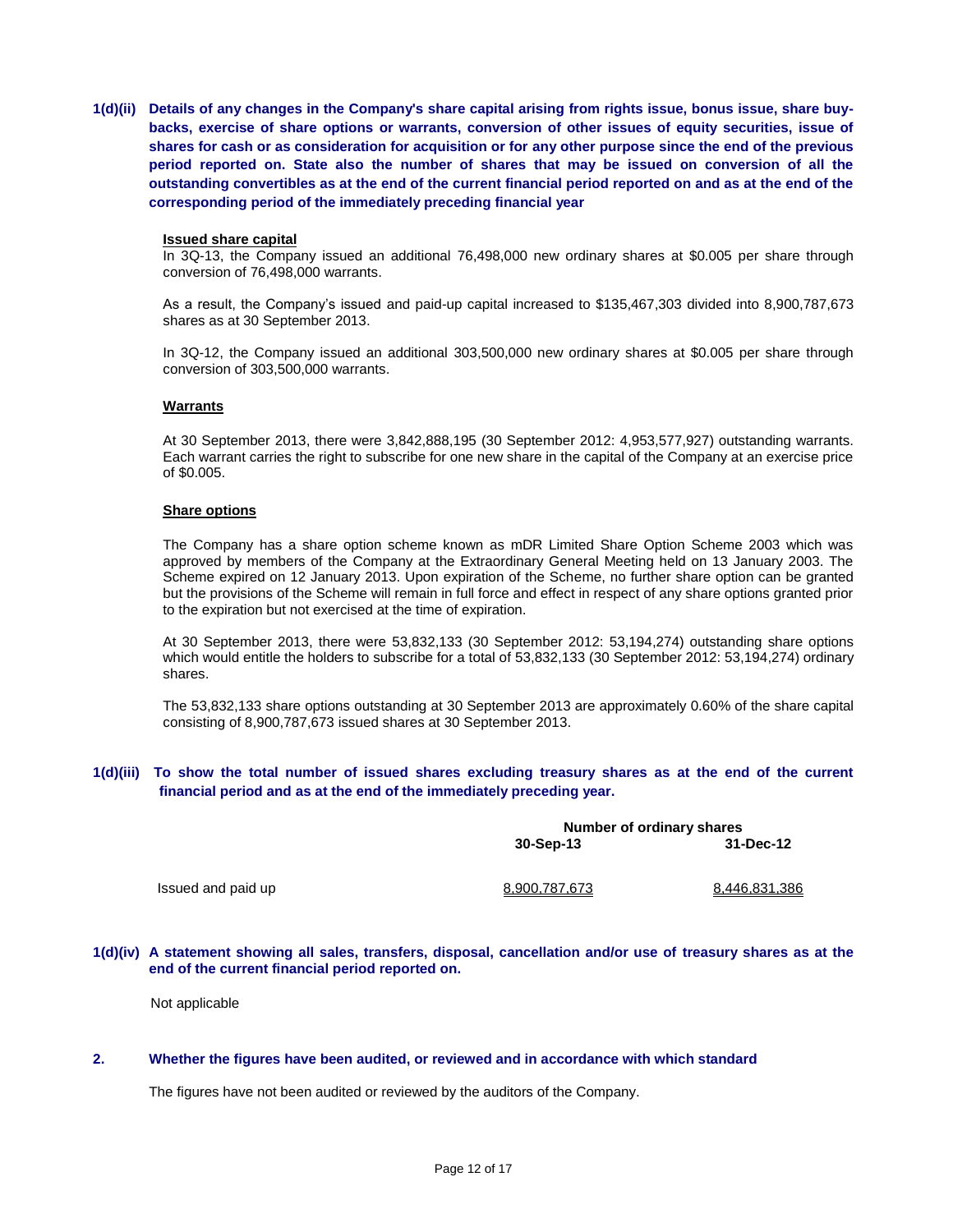### **3. Where the figures have been audited or reviewed, the auditors' report (including any qualifications or emphasis of matter)**

Not applicable

## **4. Whether the same accounting policies and methods of computation as in the issuer's most recently audited annual financial statements have been applied**

The Group has applied the same accounting policies and methods of computation in the financial statements for the current financial period as compared with those used in the audited financial statements for the financial year ended 31 December 2012.

## **5. If there are any changes in the accounting policies and methods of computation, including any required by an accounting standard, what has changed, as well as the reasons for, and the effect of, the change**

The Group has adopted all the new and revised Singapore Financial Reporting Standards ("FRS") for accounting periods beginning 1 January 2013, where applicable.

The adoption of new / revised FRS and INT FRS does not result in changes to the Group's and the Company's accounting policies and has no material effect on the amounts reported for the current or prior period.

## **6. Earnings per ordinary share of the Group for the current period reported on and the corresponding period of the immediately preceding financial year, after deducting any provision for preference dividends**

| Earnings per ordinary share<br>(based on consolidated net profit)<br>attributable to equity holders of the<br>Company) | $3Q-13$<br>cents | $3Q-12$<br>cents | <b>YTD-13</b><br>cents | <b>YTD-12</b><br>cents |
|------------------------------------------------------------------------------------------------------------------------|------------------|------------------|------------------------|------------------------|
| - Basic                                                                                                                | 0.012            | 0.011            | 0.027                  | 0.043                  |
| - Fully diluted                                                                                                        | 0.009            | 0.008            | 0.020                  | 0.030                  |

Basic earnings per ordinary share is computed based on the weighted average number of shares in issue during the period of 8,766,342,122 (3Q-12: 7,252,462,815).

Fully diluted earnings per ordinary share is computed based on the weighted average number of shares during the period adjusted for the effect of all potential dilutive ordinary shares of 11,602,109,915 (3Q-12: 10,380,238,691).

## **7. Net asset value (for the issuer and Group) per ordinary share based on issued share capital of the issuer at the end of the (a) current period reported on and (b) immediately preceding financial year**

|                             |              | Group        |              | Company      |  |  |
|-----------------------------|--------------|--------------|--------------|--------------|--|--|
|                             | $30-Sep-13$  | 31-Dec-12    | $30-Sep-13$  | 31-Dec-12    |  |  |
|                             | <b>Cents</b> | <b>Cents</b> | <b>Cents</b> | <b>Cents</b> |  |  |
| Net Asset Value ("NAV") per |              |              |              |              |  |  |
| share                       | 0.57         | 0.57         | 0.46         | 0.48         |  |  |

The NAV per share as at 30 September 2013 is calculated based on 8,900,787,673 (31 December 2012: 8,446,831,386) ordinary shares.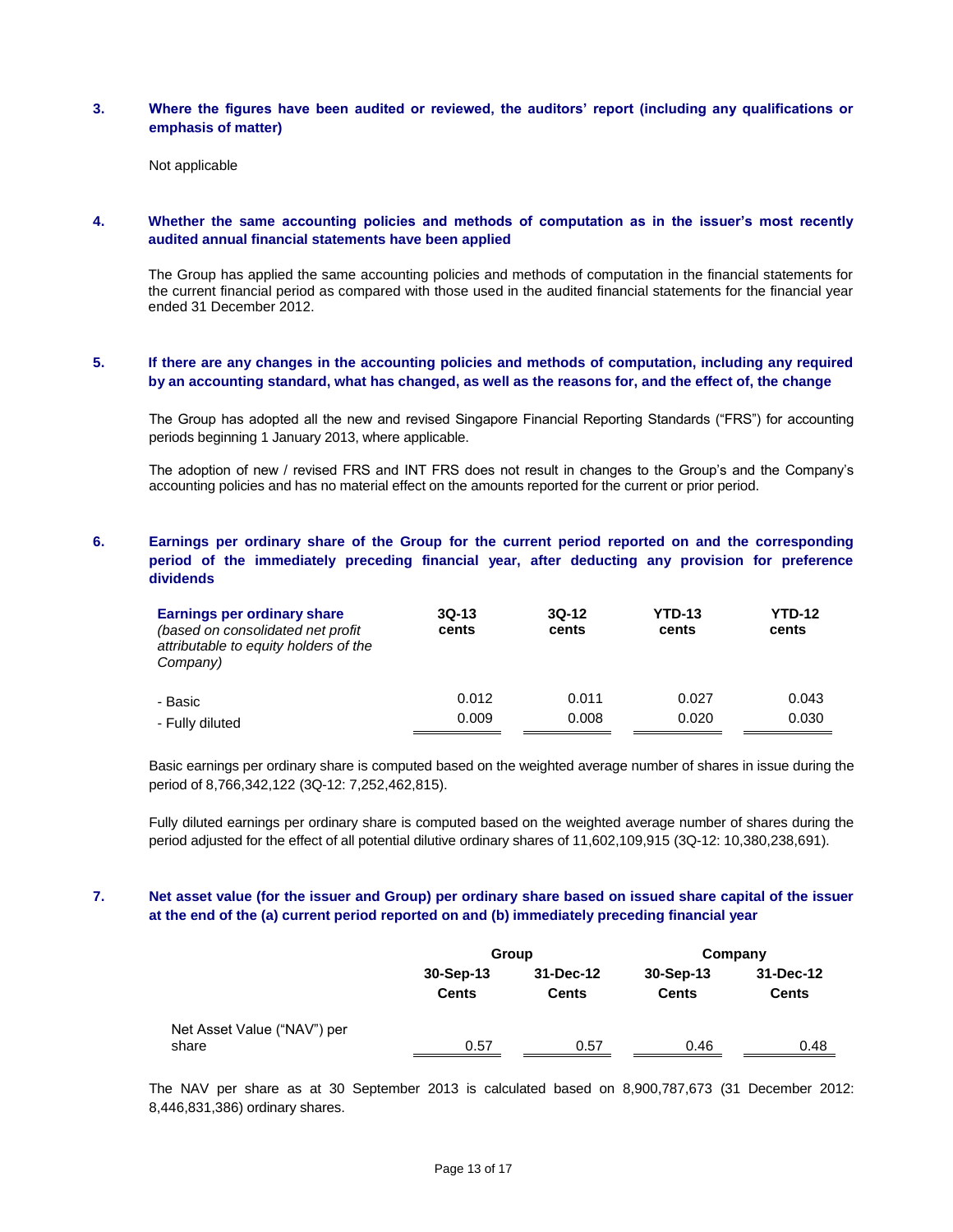**8. A review of the performance of the Group, to the extent necessary for a reasonable understanding of the Group's business. The review must discuss any significant factors that affected the turnover, costs, and earnings of the Group for the current financial period reported on, including (where applicable) seasonal or cyclical factors. It must also discuss any material factors that affected the cash flow, working capital, assets or liabilities of the Group during the current financial period reported on**

#### **Revenue and profit after income tax**

The Group's revenue quarter-on-quarter increased by 2% from \$81.0 million to \$82.9 million, with a 9% increase year-on-year from \$224.5 million to \$243.7 million. The increase in revenue was mainly due to higher contributions from its AMS businesses and consolidation of the DPAS division. For year-to-date revenue, the increase was mainly due to higher revenue contribution from retail, prepaid-cards and distribution businesses.

The Group's gross profit margins quarter-on-quarter increased by 1% due to consolidation of the DPAS business, which commands a higher profit margin. Year-on-year gross margins remained unchanged at 10%.

Consolidation of profits from the DPAS business has contributed to the Group's higher net profits from \$0.8 million to \$1.0 million quarter-on-quarter.

Due to higher operating expenses, in particular higher manpower costs, net profits for the Group declined by 25% from \$3.2 million to \$2.4 million year-on-year.

### **Cash flows**

The Group has deficit cash from operations for the current quarter primarily due to higher working capital needs.

As at 30 September 2013, the Group's working capital decreased by \$1.1 million to \$42.7 million, compared to \$43.8 million as at 31 December 2012, mainly due to cash payments made towards the acquisition of Pixio.

## **9. Where a forecast, or a prospect statement, has been previously disclosed to shareholders, any variance between it and the actual results**

Not applicable

## **10. A commentary at the date of the announcement of the competitive conditions of the industry in which the Group operates and any known factors or events that may affect the Group in the next reporting period and the next 12 months**

The Group completed the acquisition of Pixio on 1 July 2013. The consolidation of Pixio has resulted in the addition of a strong business pillar in the Group's businesses. Pixio, with its promising growth potential and coupled with its relatively higher profit margins, will allow the Group to diversify its concentration from the highly competitive mobile industry.

The Group's DMS business continue to face margin pressures in the competitive mobile distribution and retail businesses. Nonetheless, the DMS business continues to remain resilient.

The Group has also completed the first stage of its acquisition of the business and assets of Shenzhen Quanli Leather Co., Ltd. (Quanli SZ) and Quanli (Hong Kong) Leather Company (Quanli HK) on 28 October 2013, which comprises of the purchase of the customers list of Quanli HK and the execution of a Distribution Agreement with Quanli SZ and Quanli HK for the exclusive distribution of products manufactured by Quanli SZ. Revenue contributions from the Distribution Agreement are expected to be realised from November 2013 onwards.

MDR Myanmar Co., Ltd. (MDR Myanmar), the Group's joint venture company in Myanmar, commenced operations in late August 2013. The Myanmar operations continue to be affected by a lack of supply of SIM cards. However, with the Myanmar Government awarding 2 telecom licences to foreign operators Telenor and Oredoo,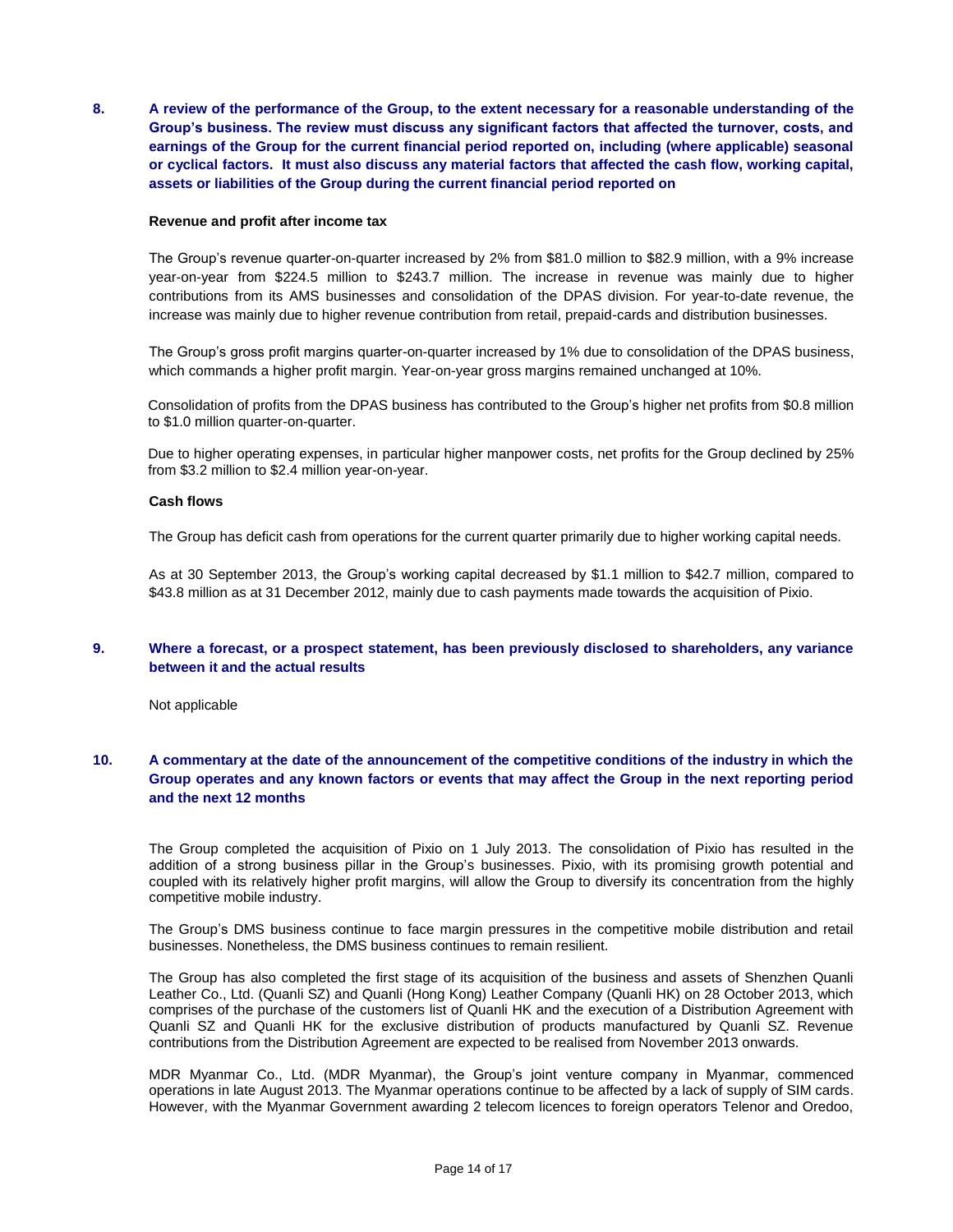our Myanmar operations has a good growth potential, in tandem with these 2 operators becoming fully operational in the near future.

Barring unforeseen circumstances, the Group is cautiously optimistic that it will continue to register positive results for the coming quarter.

## **11. Dividend**

### *(a) Current Financial Period Reported On*

Any dividend declared for the current financial period reported on?

None

### *(b) Corresponding Period of the Immediately Preceding Financial Year*

Any dividend declared for the corresponding period of the immediately preceding financial year?

None

#### *(c) Date payable*

Not applicable

### *(d) Books closure date*

Not applicable

### **12. If no dividend has been declared/recommended, a statement to that effect**

No dividend has been declared or recommend for the period.

## **13. Interested Person Transactions**

| Name of interested person    | Aggregate value of all          | Aggregate value of all         |
|------------------------------|---------------------------------|--------------------------------|
|                              | interested person transactions  | interested person transactions |
|                              | during the financial year under | conducted under shareholders'  |
|                              | review (excluding transactions  | mandate pursuant to Rule 920   |
|                              | less than \$100,000 and         | of the SGX Listing Manual      |
|                              | transactions conducted under    | (excluding transactions less   |
|                              | shareholders' mandate           | than \$100,000)                |
|                              | pursuant to Rule 920 of the     |                                |
|                              | <b>SGX Listing Manual)</b>      |                                |
|                              | \$'000                          | \$'000                         |
|                              |                                 |                                |
| Pacific Organisation Pte Ltd |                                 |                                |
| <b>Rental expenses</b>       | 326                             |                                |
|                              |                                 |                                |
| Mr Tham Khai Wor             |                                 |                                |
| Introducer fee for Pixio     | 97                              |                                |
| <b>Advisory fee</b>          | 24                              |                                |
|                              |                                 |                                |
| Total                        | 447                             |                                |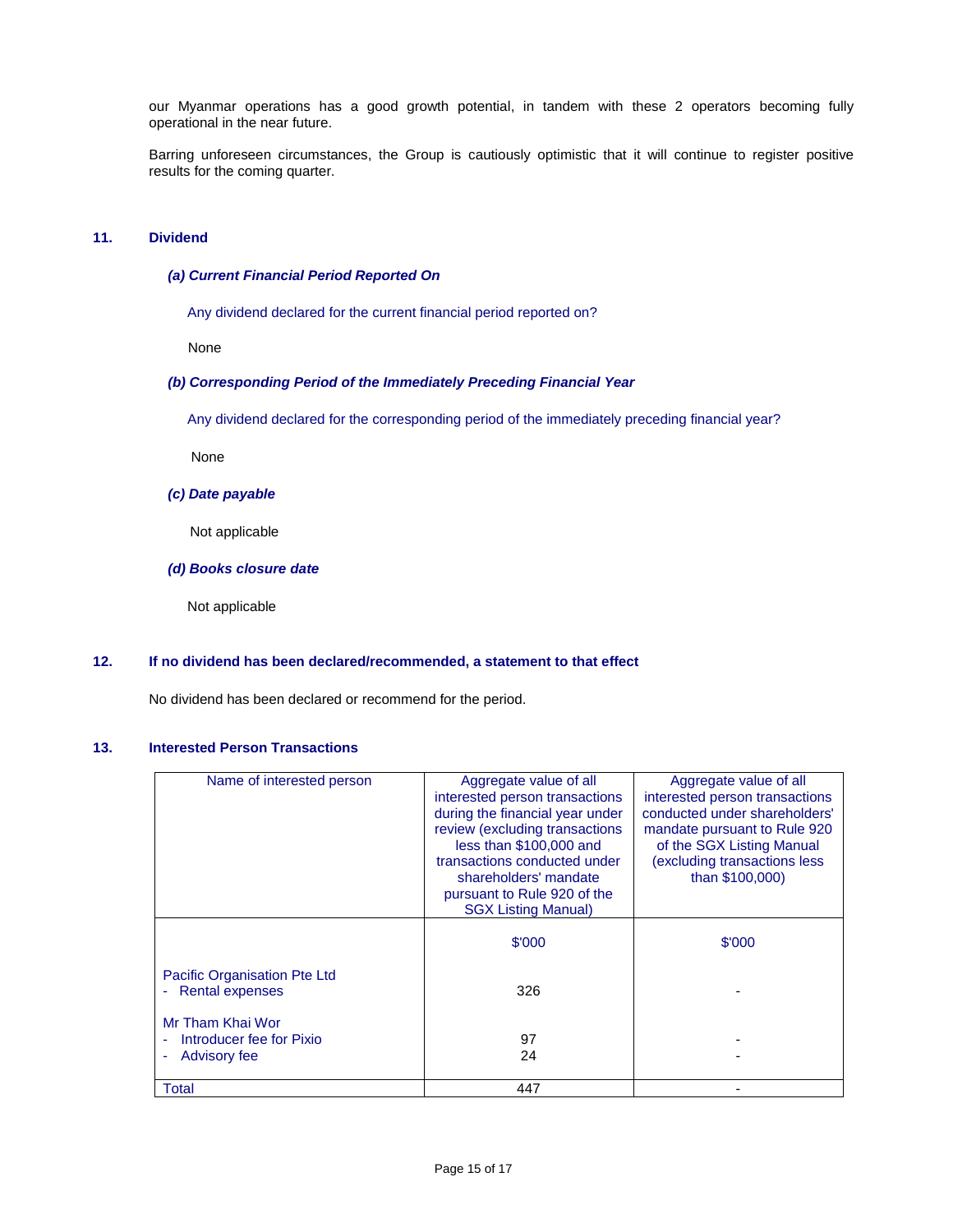## **14. Use of proceeds**

The following sets out the status of the use of proceeds from the conversion of warrants pursuant to the renounceable non-underwritten rights cum warrants issue undertaken by the Company in 2011.

|                                       | S\$'000 |
|---------------------------------------|---------|
| Balance of proceeds as at 1 July 2013 | 2,941   |
| Proceeds received for the period      | 382     |
| Balance of proceeds as at 30 Sep 2013 | 3,323   |

The use of proceeds is in accordance with the intended use of the net proceeds as described in the Offer Information Statement dated 1 September 2011.

## **BY ORDER OF THE BOARD**

**Ong Ghim Choon Chief Executive Officer 8 November 2013**